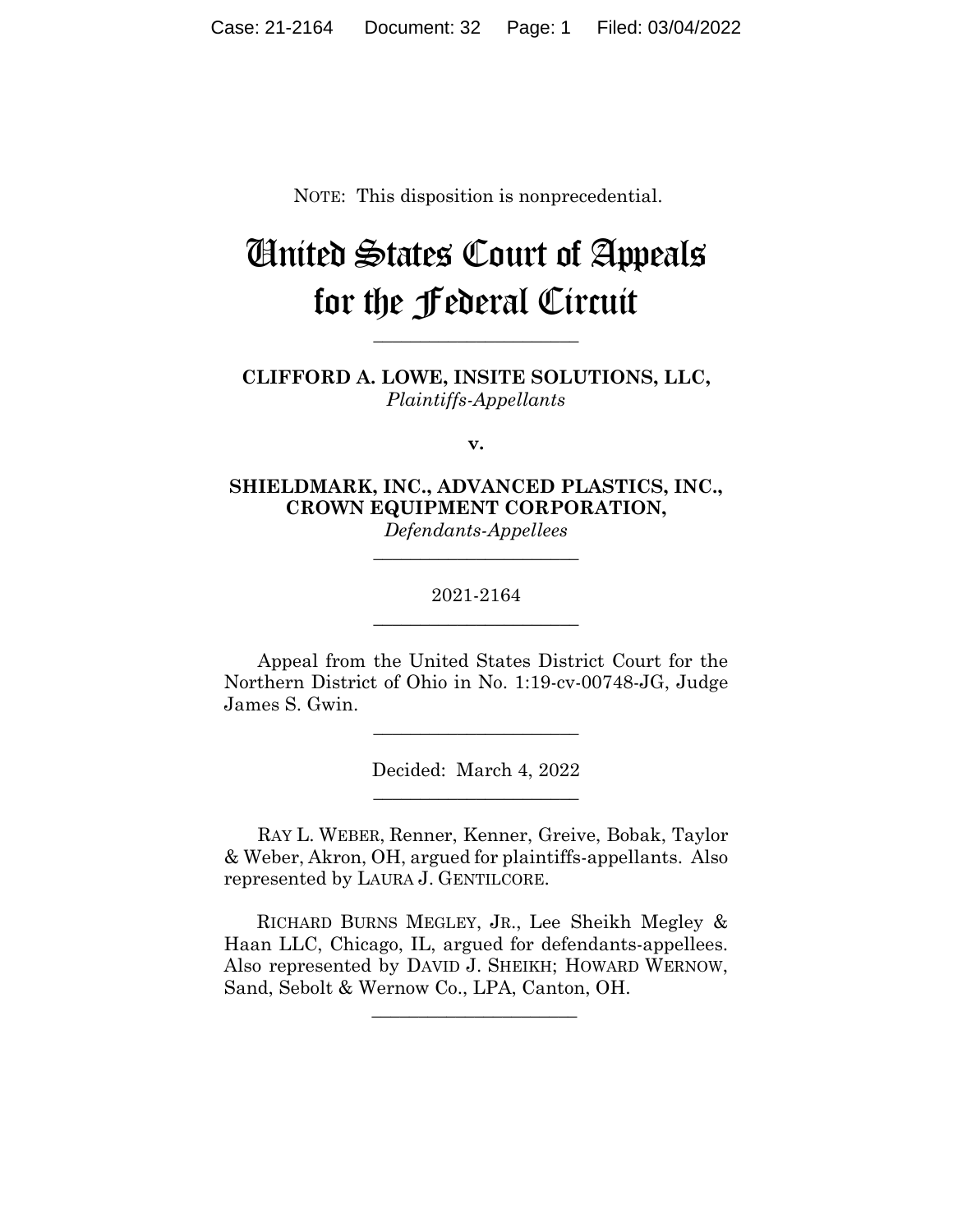# Before LOURIE, BRYSON, and CUNNINGHAM, *Circuit Judges*.

# LOURIE, *Circuit Judge*.

Clifford A. Lowe and InSite Solutions, LLC ("Lowe") appeal from the decisions of the United States District Court for the Northern District of Ohio (1) granting summary judgment following claim construction that Shield-Mark, Inc. et al. ("ShieldMark") does not infringe claims 1– 6, 10–16, and 20–21 of U.S. Patent 10,214,664 ("the '664 patent"), (2) dismissing Lowe's claim for a declaratory judgment of invalidity and unenforceability of U.S. Patent 10,738,220 ("the '220 patent"), and (3) denying attorney fees. *Lowe v. ShieldMark, Inc.*, No. 1:19-CV-748, 2021 WL 2530219 (N.D. Ohio June 21, 2021) ("*Noninfringement Decision*"); *Lowe v. ShieldMark, Inc.*, No. 1:19-CV-748, ECF No. 87 (N.D. Ohio May 19, 2021) ("*Claim Construction Order*"), J.A. 1–18; *Lowe v. ShieldMark, Inc.*, No. 1:19-CV-748, ECF No. 104 (N.D. Ohio July 16, 2021) ("*Dismissal*"), J.A. 27–31.

Because the district court erred in its claim construction, we *vacate* its decision granting summary judgment of noninfringement and remand for further proceedings consistent with this opinion. We *affirm* the court's dismissal of Lowe's declaratory judgment claim and denial of attorney fees.

#### **BACKGROUND**

Lowe and ShieldMark both sell floor marking tape, a product used to mark boundaries on a floor. Each party owns a patent that covers its tape product. Lowe owns the '664 patent and sells its tape under the name "Superior Mark." J.A. 99. ShieldMark owns the '220 patent and sells its tape under the name "Mighty Line." J.A. 383, 411. We begin with a brief overview of both patents.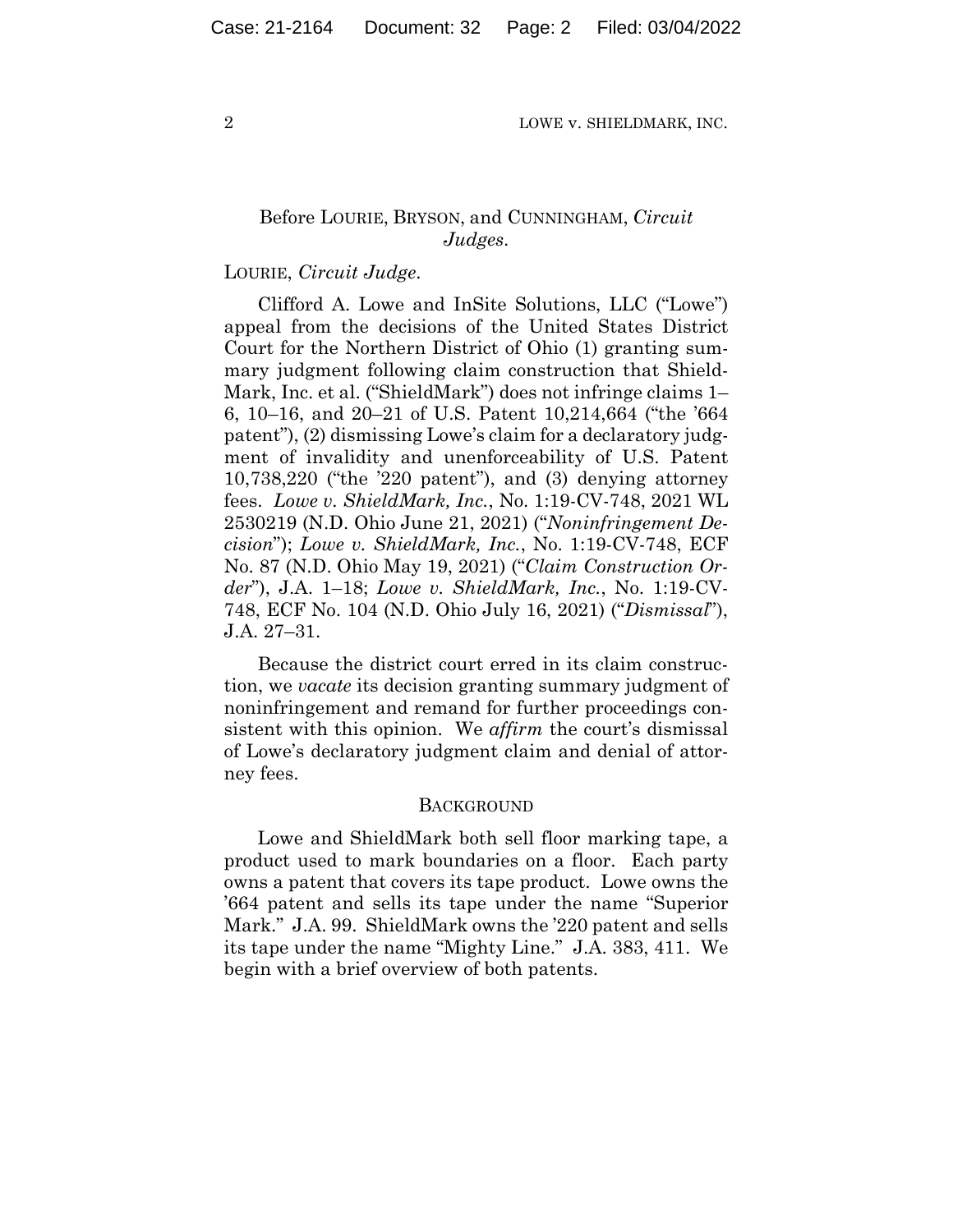Lowe's '664 patent is directed to an improved floor marking tape. The specification explains that existing tape was "prone to being caught on floor cleaning devices or skids." '664 patent, col. 1 ll. 28–30. The patented invention purports to solve that problem by disclosing tape with features that prevent it from "unintentional lifting and delamination" from the floor. *Id.* Abstract. The "[t]ape 10 generally includes a body 20 having an upper surface 22 and a lower surface 24." *Id.* col. 2 ll. 19–24. The body has a "pair of lateral edges" that are "smoothly beveled," thus "prevent[ing] tape 10 from being unintentionally lifted." *Id.* col. 1 ll. 42–43; col. 2 ll. 23–27.

The specification further explains that "[i]n one embodiment," the tape has shoulders "that define. a recess" to "hold[] the bulk of the adhesive." *Id.* col. 1 ll. 56–59; *see id.* Abstract. The shoulders "prevent[] the adhesive from flowing out to the outer edge of the tape." *Id.* col. 1 ll. 57–59. Figure 1, below, shows the tape (10) with shoulders (32), a recess (30), and a lower surface (24). *Id.* col. 2 ll. 28–33.



Claims 1 and 11 are the only independent claims. Claim 1 reads as follows:

1. A floor marking tape adhered to a floor wherein the floor marking tape establishes a boundary on the floor; the combination comprising: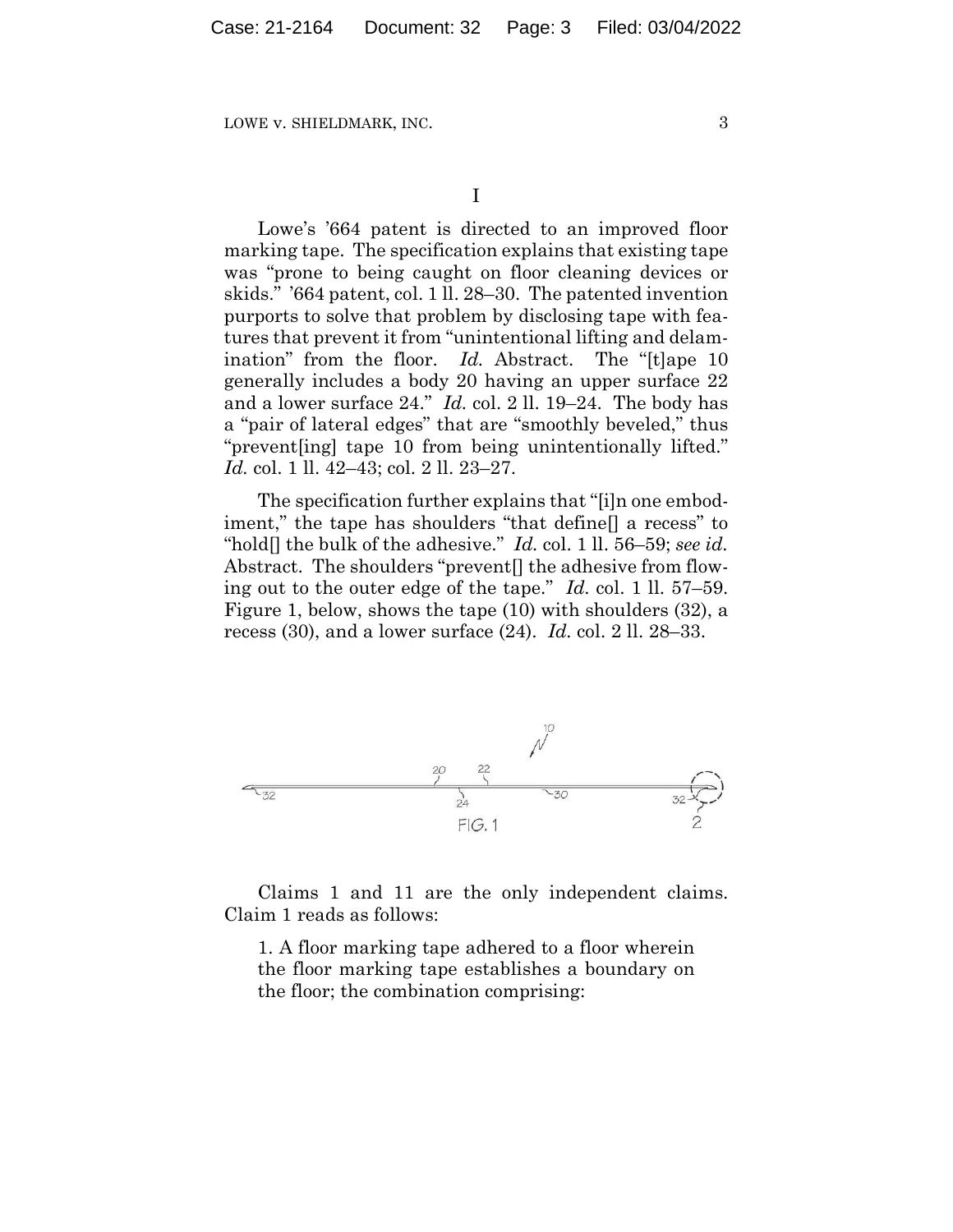a floor having an uppermost surface; the uppermost surface of the floor configured to support personnel and equipment thereupon;

a floor marking tape having a body that has an upper surface and a lower surface; the lower surface facing the uppermost surface of the floor to which the floor marking tape is adhered such that the body of the floor marking tape is disposed above the uppermost surface of the floor;

the body of the floor marking tape having a longitudinal direction;

the body of the floor marking tape having first and second *lateral edge portions* disposed in the longitudinal direction; each of the first and second *lateral edge portions* having an upper surface and a lower surface;

each of the first and second *lateral edge portions* having a width defined in a direction perpendicular to the longitudinal direction;

the upper surface of each *lateral edge portion* comprising an extension of the upper surface of the body;

the lower surface of each *lateral edge portion being a flat coplanar extension* of the lower surface of the body;

the entire body of each *lateral edge portion* being tapered with the upper surface of the first *lateral edge portion* extending to the lower surface of the first *lateral edge portion* and the upper surface of the second *lateral edge portion* extending to the lower surface of the second *lateral edge portion*;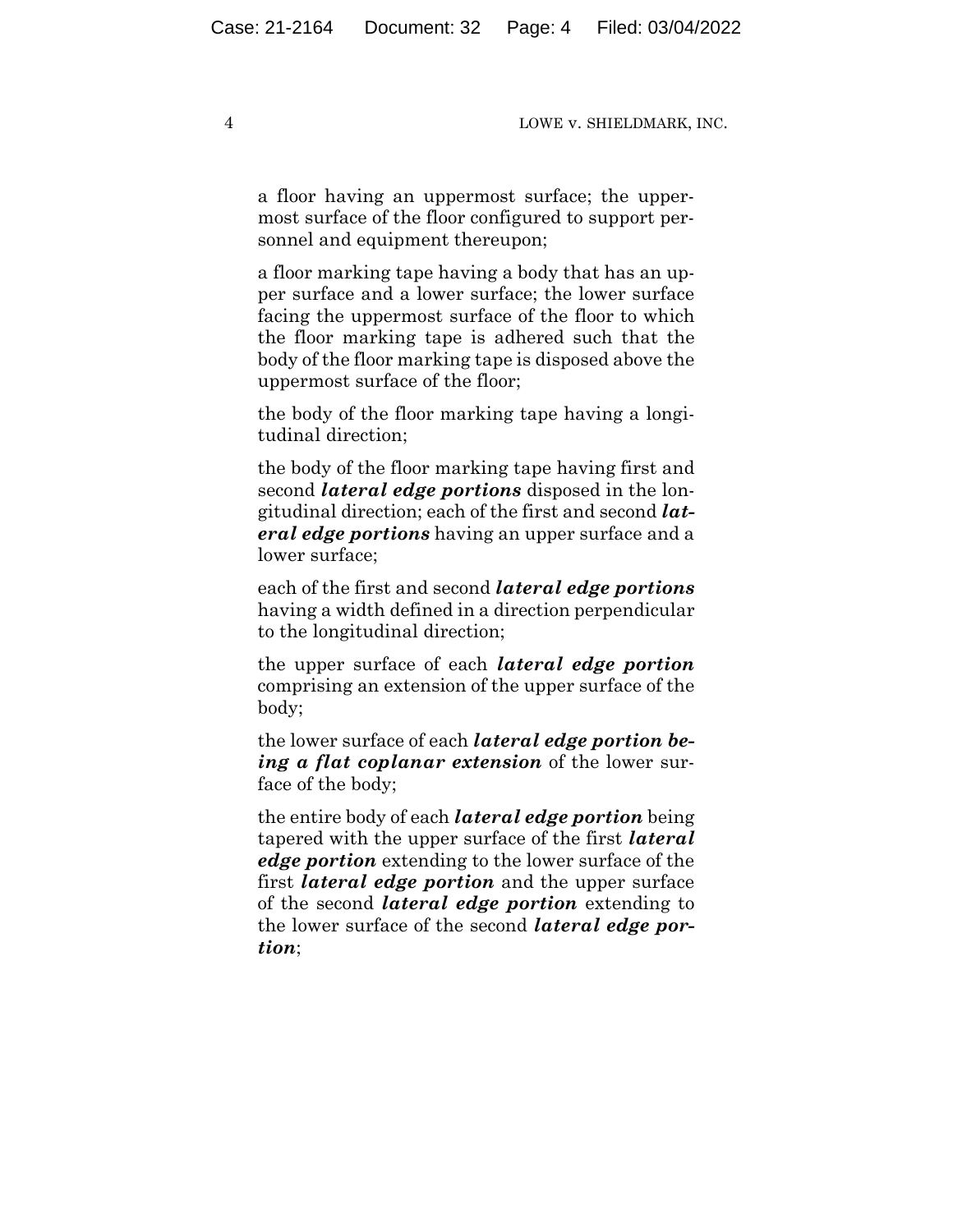each of the first and second *lateral edge portions* having a maximum height that is less than its width; and

an adhesive securing the lower surface of the body to the uppermost surface of the floor to establish a boundary.

*Id.* col. 5 ll. 2–36 (emphases added).

Claim 11 similarly recites a "a floor marking tape adhered to a floor" with a "body" and tapered "*lateral edge portions*." *Id.* col. 6 ll. 1–36 (emphasis added).

Claims 10 and 20 depend from claims 1 and 11, respectively. They each recite that the tape has "a *central body portion* disposed between the first and second lateral edge portions." *Id.* col. 5 ll. 61–67 (emphasis added); col. 6 ll. 61– 67 (emphasis added).

All of the remaining asserted claims depend from one of the above noted independent claims.

This appeal concerns one aspect of the claims: whether they require the tape to have "shoulders" and a "recess" such that it does not lie flat.

#### II

ShieldMark's '220 patent is directed to "a polymeric adhesive tape" with features that purport to prevent "wearing, tearing, cracking and breakage from heavy and repeated traffic." '220 patent, col. 1 ll. 21–39.

The tape "usually comprises a layer of polymeric material and at least one layer of adhesive material." *Id.* col. 1 ll. 58–60. It "may optionally have an additional layer, such as a laminating substrate on an outermost side of the above adhesive layer." *Id.* col. 1 ll. 63–65. The tape's composition allegedly provides "superior ductility, strength, tear resistance[,] and abrasion resistance." *Id.* col. 1 ll. 35–38.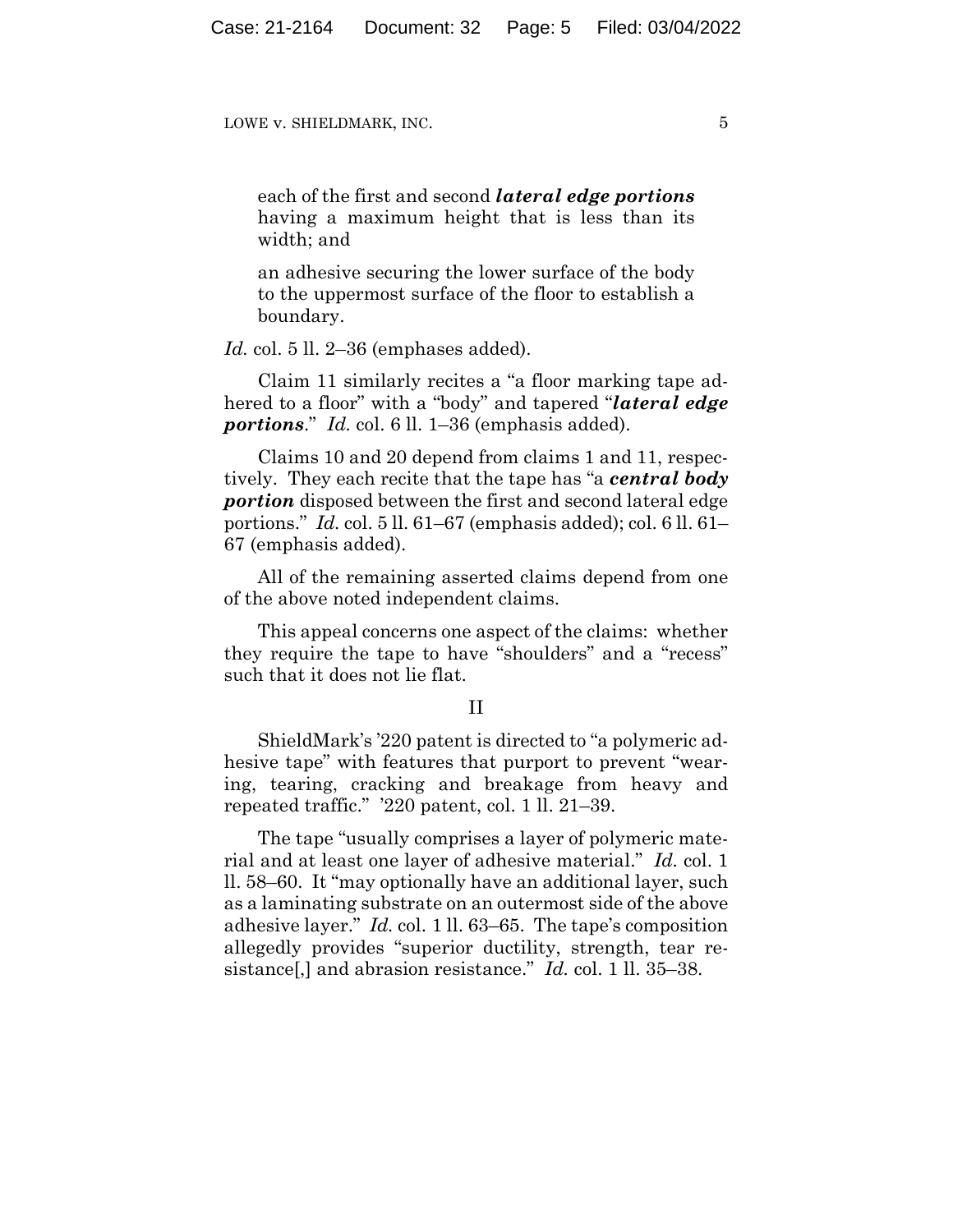Claim 1 of the '220 patent is representative and reads as follows:

1. A roll of an adhesive tape aisle marking system comprising:

a layer of polyvinyl chloride having a Shore A Hardness between 92 and 100 and a thickness between 20 mil and 65 mil;

a layer of adhesive physically contacting the layer of polyvinyl chloride, where the layer of adhesive has a thickness less than the thickness of the polymer layer; and

a laminating substrate contacting the layer of adhesive, where the adhesive tape aisle marking system comprises a peel adhesion greater than 2.0 pounds per inch width when the laminating substrate is removed and a sample of the adhesive tape aisle marking system is adhered, the peel adhesion measured under a test method including peeling the sample of the adhesive tape aisle marking system at a 90 degree angle after application to a stainless steel panel.

*Id.* col. 4, ll. 34–52.

#### III

On April 4, 2019, Lowe sued ShieldMark, alleging that ShieldMark's Mighty Line tape infringes claims 1–6, 10– 16, and 20–21 of the '664 patent. J.A. 70–80. In response, ShieldMark raised a defense of noninfringement. J.A. 137. According to ShieldMark, the '664 patent claims require the tape to have shoulders and a recess and thus cannot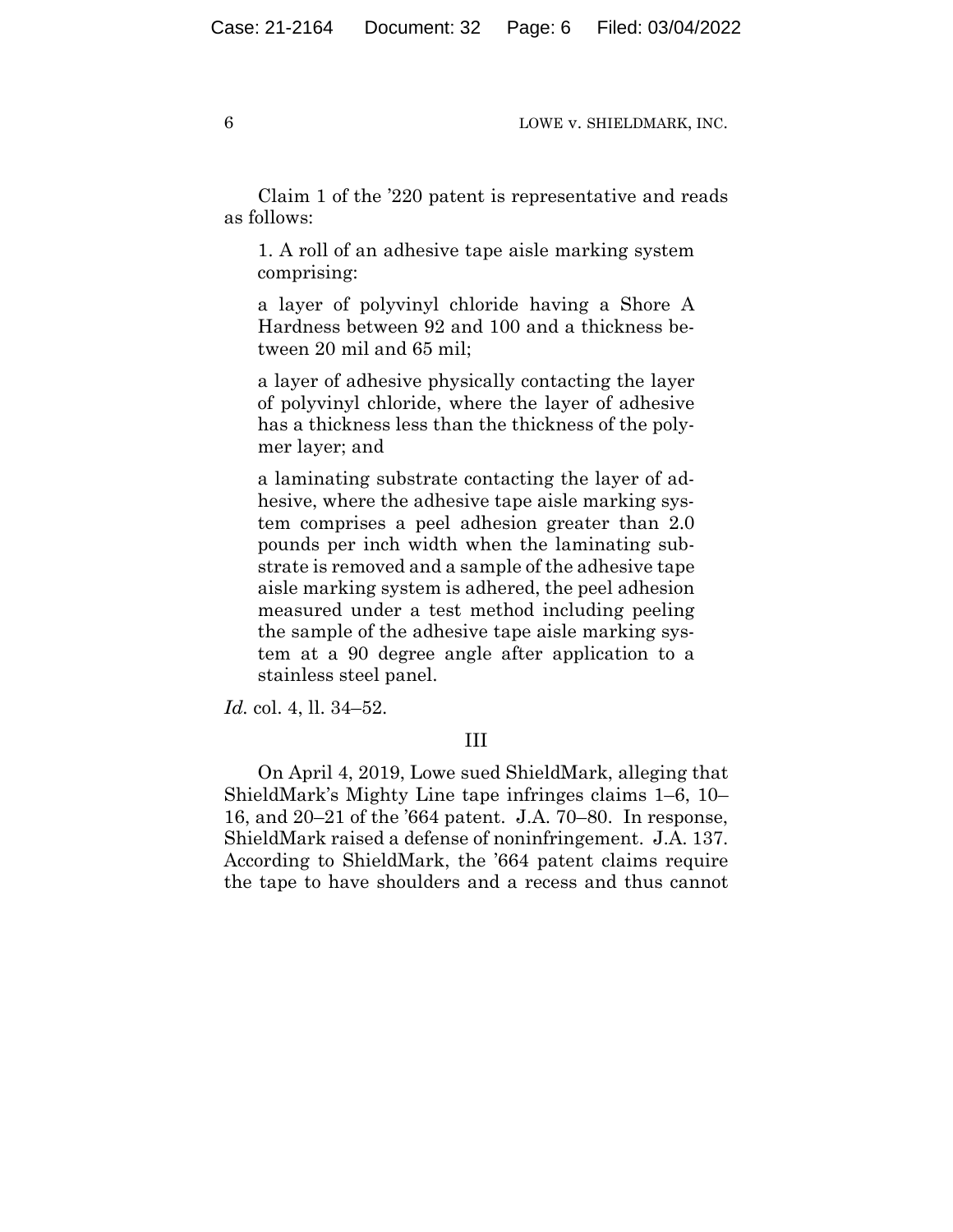cover its Mighty Line tape, which has a single, flat lower surface without shoulders.<sup>1</sup>

On August 11, 2020, ShieldMark's own floor marking tape patent issued—the '220 patent. Accordingly, Shield-Mark amended its answer to Lowe's complaint, adding a counterclaim against Lowe for infringing "at least claims 1–3, 9, 10 and 17–19" of the '220 patent through sale of Superior Mark tape. J.A. 362, 425. In response, Lowe amended its complaint to include a declaratory judgment claim for invalidity and unenforceability of the '220 patent. J.A. 662.

Subsequently, Lowe decided to alter the design of its Superior Mark tape such that "it arguably no longer infringes" the '220 patent claims. *Dismissal*, slip. op. at 2; J.A. 1413–14. In turn, ShieldMark provided Lowe with a covenant not to sue. The signed covenant provided that:

ShieldMark . . . hereby *unconditionally covenants not to file or maintain any lawsuit* anywhere in the world against Clifford A. Lowe or Insite Solutions, LLC for the infringement or alleged infringement of the '220 patent for any past or present manufacture, use, sale, offer for sale, or importation by Clifford A. Lowe or Insite Solutions, LLC of floor marking tape currently marketed as Superior Mark floor marking tape.

J.A. 1409 (emphasis added).

On March 8, 2021, in view of the covenant, ShieldMark moved to (1) voluntarily dismiss with prejudice its '220 patent infringement suit against Lowe under Federal Rule of Civil Procedure 41(a), and (2) dismiss Lowe's corresponding declaratory judgment claim for lack of subject matter

<sup>1</sup> Neither party disputes that ShieldMark's Mighty Line tape has a flat lower surface.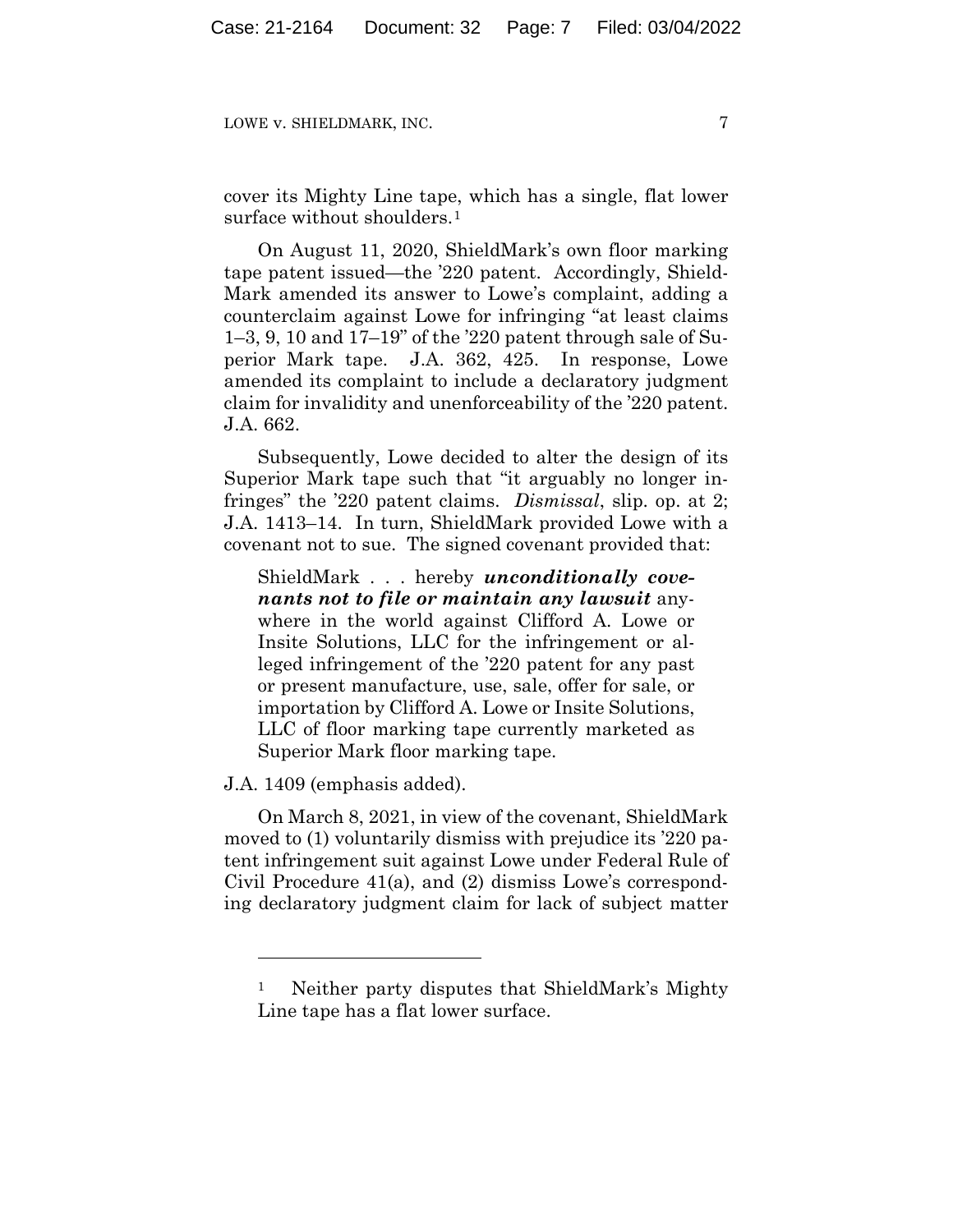jurisdiction. *Dismissal*, slip. op. at 2. Lowe, however, opposed both motions. It also continued to pursue its declaratory judgment claim, filing a motion for summary judgment of invalidity and unenforceability of the '220 patent. J.A. 1762.

The district court reviewed the parties' motions and issued two decisions. The first decision addressed the '664 patent claims and the second addressed the '220 patent claims.

With respect to the first decision, the district court granted summary judgment that ShieldMark does not infringe the '664 patent claims. The court's judgment was based on its construction of the terms "lateral edge portion," "coplanar extension," and "central body portion."

The district court construed the term "lateral edge portion" to mean "the portion of the floor marking tape from the *shoulder* to the edge of the tape when viewed in cross section." *Claim Construction Order*, slip. op. at 9 (emphasis added). The court acknowledged that "the term 'shoulder' is not present in the '664 [p]atent[] claims," but explained that it "appears repeatedly in the patent [s]pecification[]." *Id.*, slip. op. at 8.

The district court construed the limitation "the lower surface of each lateral edge portion being a flat coplanar extension of the lower surface of the body" to mean "a planar relationship exists between two or more things [that] *does not allow the entire lower surface of the tape body to be one flat or planar surface*." *Id.*, slip. op. at 10 (emphasis added) (internal quotation marks omitted). Again, in support of its construction, the court pointed out that the tape cannot have a flat lower surface because the specification repeatedly describes "a [l]ower surface 24 [that] defines a recess 30 bounded by a pair of shoulders 32." *Id.*, slip. op. at 11.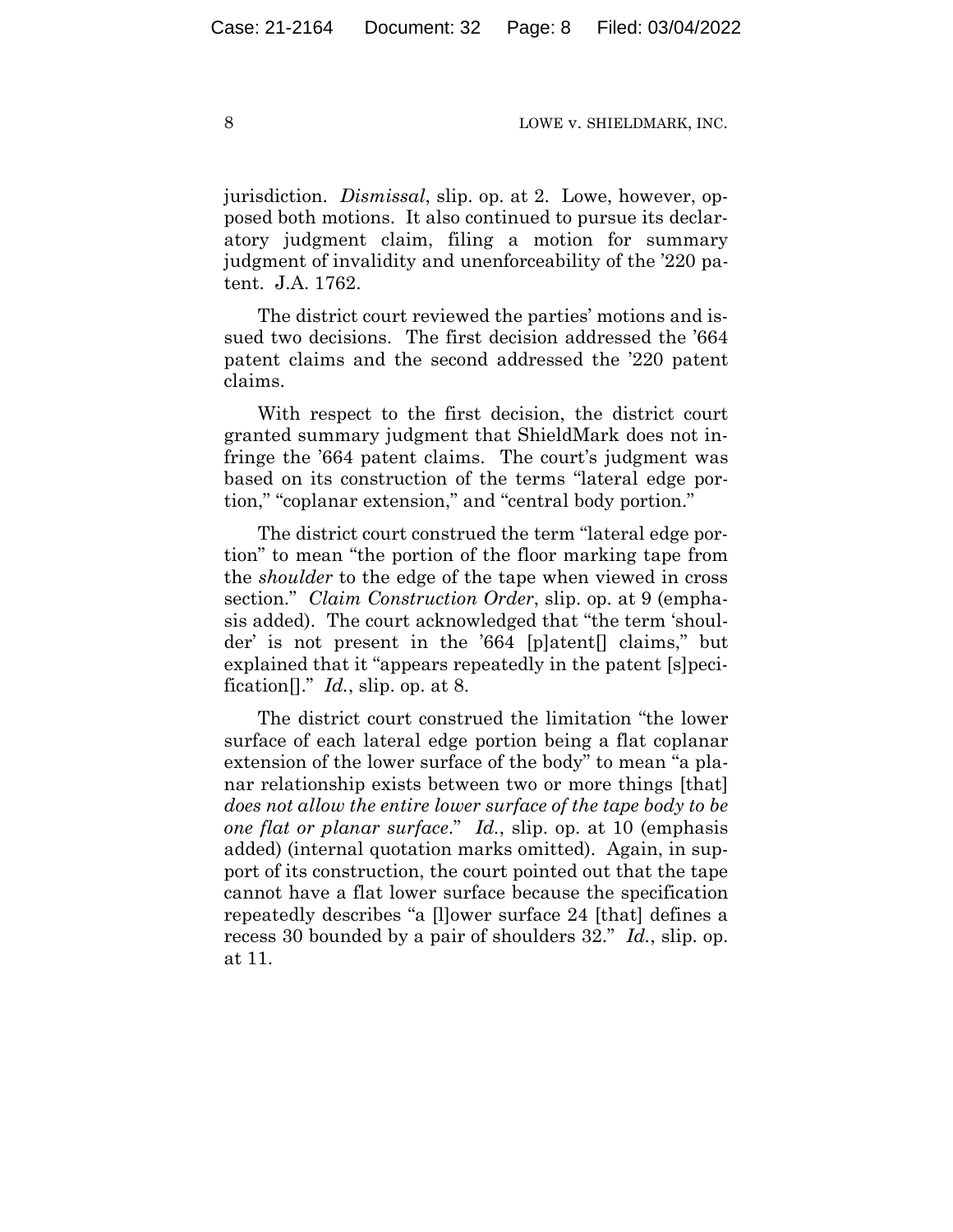Finally, the district court construed "central body portion" to mean "the portion of the tape body between the *shoulders* of the two lateral edge portions." *Id.*, slip. op. at 10 (emphasis added).

In view of its claim construction, the district court granted summary judgment of noninfringement. *Noninfringement Decision*, 2021 WL 2530219, at \*4. The court explained that, because the claims require the tape to have shoulders and a recess, they cannot encompass Shield-Mark's Mighty Line tape, which has a completely "flat lower surface" and no shoulders. *Id.* at \*3–4. For the same reasons, the district court also held that ShieldMark's Mighty Line tape does not infringe the remaining asserted dependent claims. *Id.*

With respect to the second decision, the district court dismissed all claims concerning the '220 patent.

First, the district court granted ShieldMark's motion to dismiss its '220 patent infringement suit pursuant to Federal Rule of Civil Procedure 41. *Dismissal*, slip. op. at 5. The court conditioned its dismissal on ShieldMark's continuing consent to abide by the covenant. *Id.* The court also dismissed Lowe's declaratory judgment claim for invalidity and unenforceability of the '220 patent. The court did not expressly state on what ground it was dismissing the declaratory judgment claim. *Id.*

Second, the court denied as moot ShieldMark's motion to dismiss Lowe's '220 patent declaratory judgment claim for lack of subject matter jurisdiction. The court also held that each party should bear its own attorney fees. *Id.*

Lowe appealed the district court's decisions concerning the '664 and '220 patents. We have jurisdiction pursuant to 28 U.S.C.  $\S$  1295(a)(1).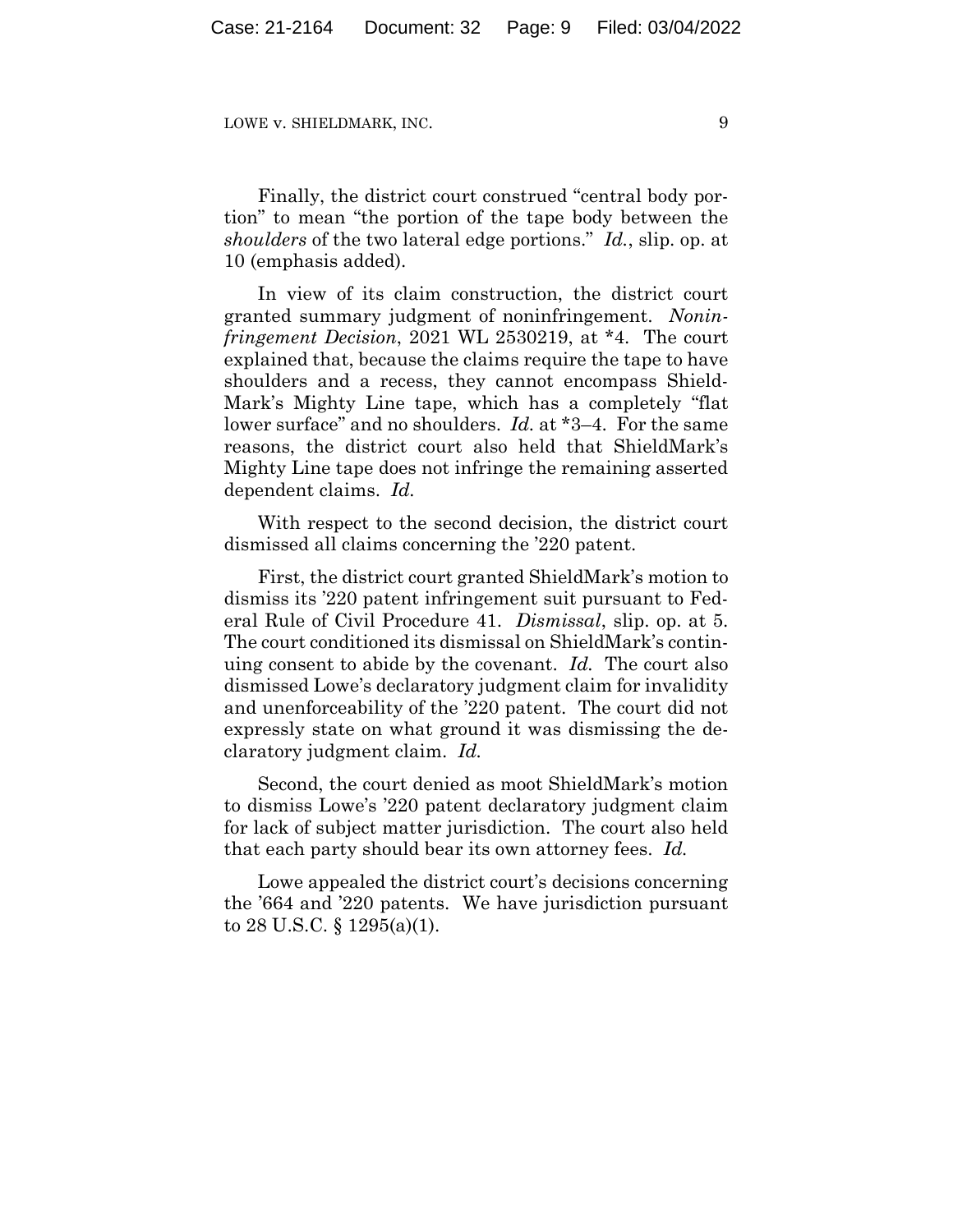#### **DISCUSSION**

Lowe raises three arguments on appeal. Specifically, Lowe argues that the district court erred (1) in granting summary judgment that ShieldMark does not infringe the '664 patent, (2) in dismissing Lowe's declaratory judgment claim for invalidity and unenforceability of the '220 patent, and (3) in denying attorney fees. We address each argument in turn.

I

We turn first to Lowe's argument that the district court erred in granting summary judgment of noninfringement. According to Lowe, the court's judgment stemmed directly from its erroneous construction of the terms "lateral edge portion" (claims 1 and 11), "coplanar extension" (claim 1), and "central body portion" (claims 10 and 20). We thus focus our analysis on the court's construction of those three terms.

We review a district court's grant of summary judgment according to the law of the regional circuit. *Lanard Toys Ltd. v. Dolgencorp LLC*, 958 F.3d 1337, 1341 (Fed. Cir. 2020) (citing *Kaneka Corp. v. Xiamen Kingdomway Grp. Co.*, 790 F.3d 1298, 1303 (Fed. Cir. 2015)). The Sixth Circuit reviews a grant of summary judgment de novo. *ETW Corp. v. Jireh Publ'g, Inc.*, 332 F.3d 915, 919 (6th Cir. 2003).

Claim construction is ultimately an issue of law, which we review *de novo*. *Shire Dev., LLC v. Watson Pharm., Inc.*, 787 F.3d 1359, 1364 (Fed. Cir. 2015). We review *de novo* the district court's findings of fact on evidence "intrinsic to the patent," and review for clear error all other subsidiary findings of fact. *Teva Pharm. USA, Inc. v. Sandoz, Inc.*, 135 S. Ct. 831, 841 (2015). Although infringement is a question of fact, *Lucent Techs., Inc. v. Gateway, Inc.*, 580 F.3d 1301, 1309 (Fed. Cir. 2009), we review *de novo* the district court's grant of summary judgment of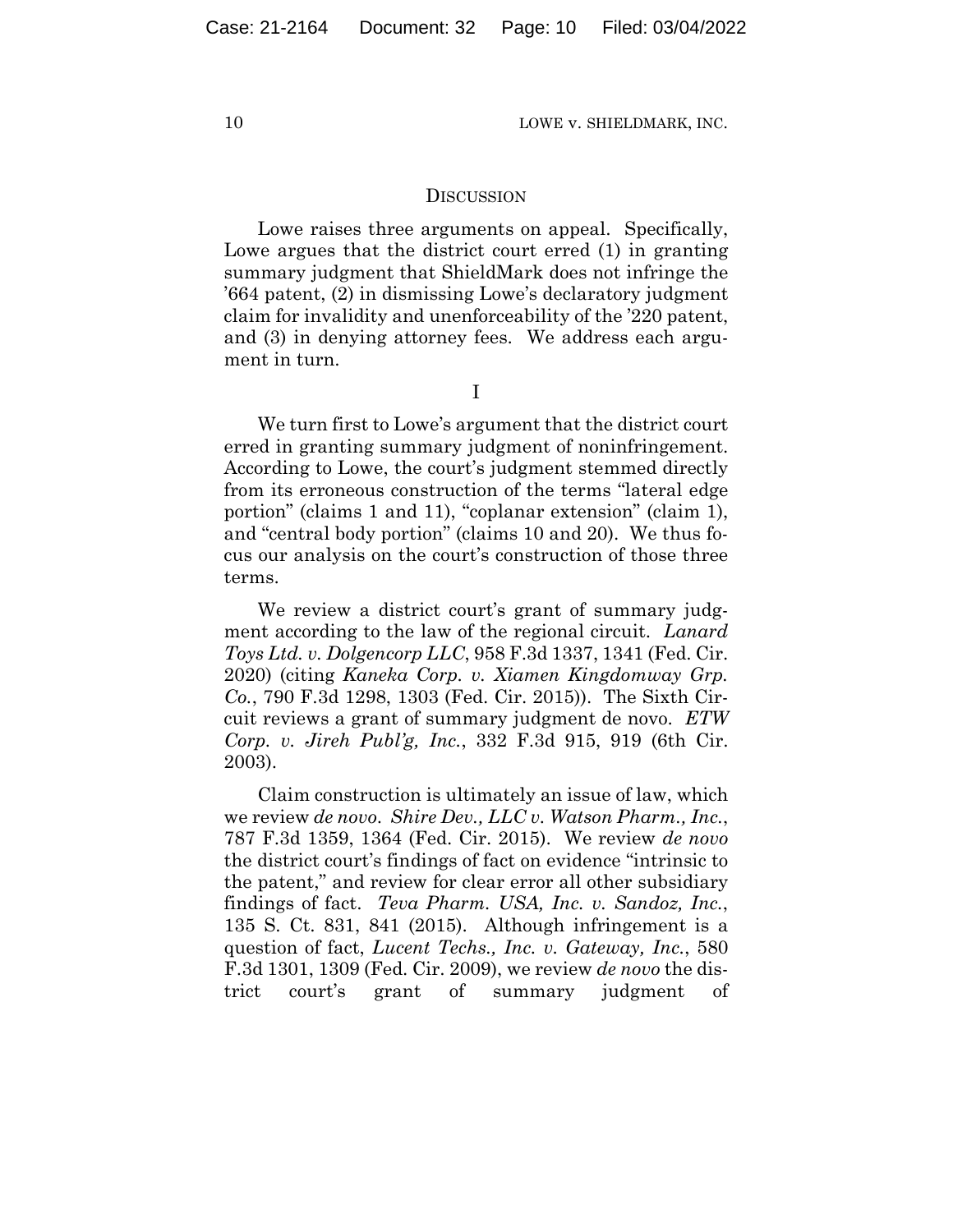noninfringement, *Unwired Planet, LLC v. Apple Inc.*, 829 F.3d 1353, 1356 (Fed. Cir. 2016).

## A

Lowe first asserts that the district court erred in construing the term "lateral edge portion" to mean "the portion of the floor marking tape from the *shoulder* to the edge of the tape when viewed in cross section." *Claim Construction Order*, slip. op. at 9 (emphasis added). Lowe contends that the court erroneously imported the term "shoulder" from the specification into the claim language. According to Lowe, the claimed invention does not *require* the tape to have shoulders. Rather, the shoulders are merely part of one embodiment. Thus, Lowe argues, the lateral edge portions are simply "a portion of the tapered edges of the tape body." Appellants' Br. 19. ShieldMark responds that the court correctly construed the term "lateral edge portion." According to ShieldMark, because the specification uniformly describes the claimed invention as requiring a tape with shoulders, the court correctly included the term "shoulders" in its construction.

We agree with Lowe that the district court erred in construing the term "lateral edge portions." We have repeatedly "cautioned against limiting the claimed invention to preferred embodiments or specific examples in the specification." *Teleflex, Inc. v. Ficosa N. Am. Corp.*, 299 F.3d 1313, 1328 (Fed. Cir. 2002) (quoting *Comark Commc'ns, Inc. v. Harris Corp.*, 156 F.3d 1182, 1186 (Fed. Cir. 1998)). Here, the court did just that. Specifically, it determined that, because the term "shoulders" "appears repeatedly in the patent specification[]," the claimed invention must include shoulders. *Claim Construction Order*, slip. op. at 8. But, as is clear from the claim language and the specification, the asserted claims are not so limited.

Starting with the claim language, neither claim 1 nor claim 11 recites that the tape has shoulders demarcating a recess. In fact, neither claim even mentions the word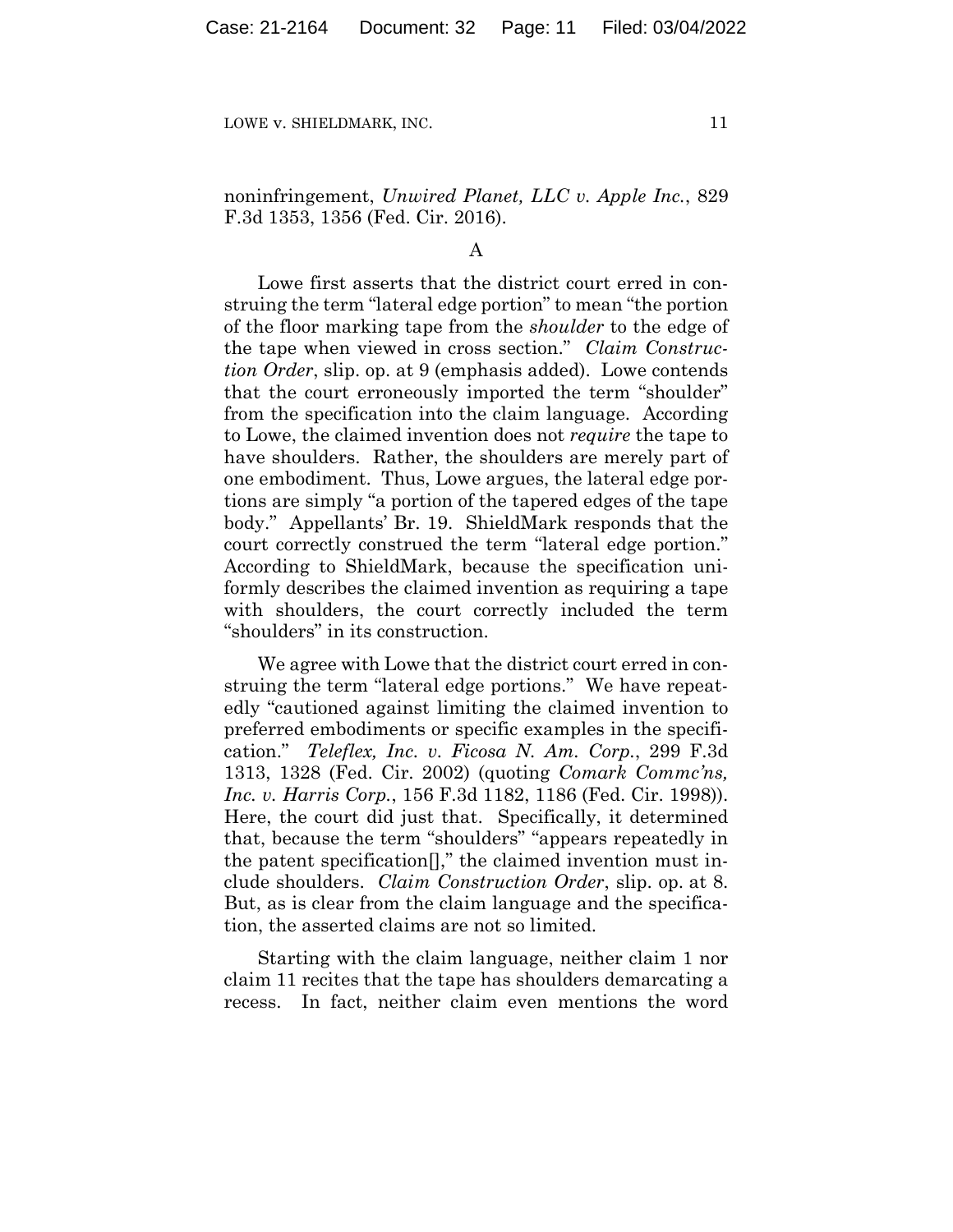"shoulders." Moreover, claim 7, which depends from claim 1, *does* recite that the tape has a recess and (by implication) shoulders that demarcate the recess. '664 patent, col. 5 ll. 50–52. Thus, if we were to construe the claims as Shield-Mark proposes, claim 7 would be superfluous. *See Wi-LAN USA, Inc. v. Apple Inc.*, 830 F.3d 1374, 1391 (Fed. Cir. 2016) ("A construction that would cause two differently worded claims to cover exactly the same claim scope would render one of the claims superfluous, so we apply a presumption against such constructions.").

The specification provides further evidence that the asserted claims are not as narrow as ShieldMark contends. For example, it states that tape with shoulders and a recess is just "*one embodiment*" of the claimed invention. '664 patent, Abstract; col. 1 ll. 56–59 (emphasis added). It further explains that "[*o*]*ther structures* combined with body 20 may also be used in place of . . . shoulders 32." *Id.* col. 2 ll. 33–36 (emphasis added). The specification goes on to describe additional "embodiments" or "configurations" of tape, several without shoulders. *Id.* col. 1 ll. 38–46; col. 1 ll. 60–64; col. 2 ll. 64–67; *see Poly-Am., L.P. v. API Indus., Inc.*, 839 F.3d 1131, 1136 (Fed. Cir. 2016) ("[T]he standard for disavowal is exacting, requiring clear and unequivocal evidence that the claimed invention includes or does not include a particular feature." (citing *Openwave Sys., Inc. v. Apple Inc.*, 808 F.3d 509, 513–14 (Fed. Cir. 2015))).

The parent of the '664 patent, U.S. Patent 8,883,290, also supports our determination. Both the '664 and '290 patents share a specification and recite claims directed to floor marking tape. Importantly, however, unlike the '664 patent claims, the '290 patent claims expressly recite that the tape has "shoulders" and "a recess." '290 patent, col. 4 l. 62–col. 5 l. 15. Accordingly, the patentee knew how to claim tape with shoulders and a recess when specifically intended. Thus, as is clear from the evidence, the claimed invention is not as narrow as ShieldMark asserts.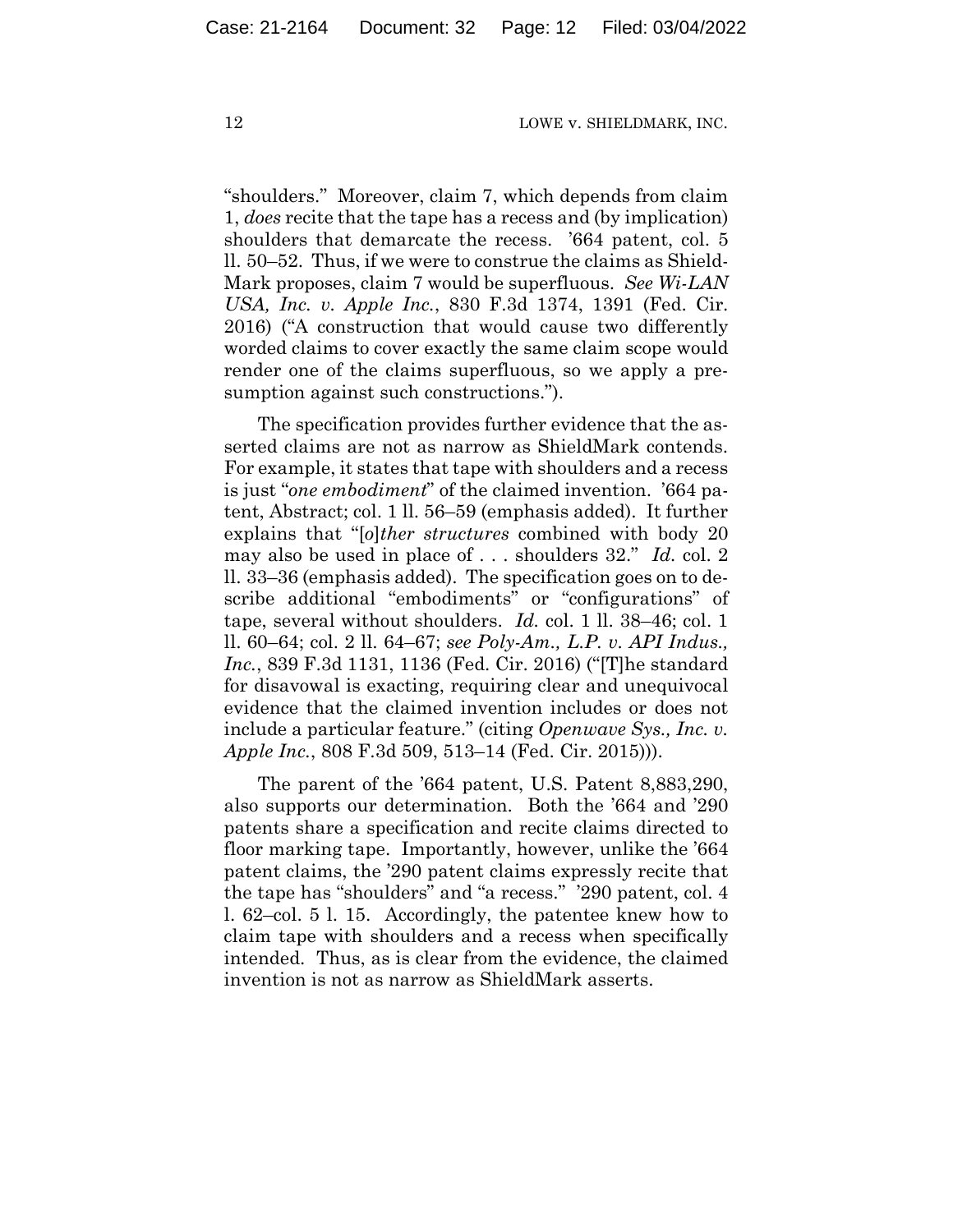ShieldMark makes several additional arguments, all unpersuasive.

First ShieldMark contends that, because every figure of the '664 patent shows an embodiment of tape with shoulders, the claimed invention must have shoulders.

We disagree. ShieldMark is correct that every figure in the specification depicts tape with shoulders. Importantly, however, that does not necessarily require us to narrowly limit the claimed invention to those figures. As explained above, the specification *describes* various embodiments of the tape, several without shoulders.

Second, ShieldMark asserts that Lowe's proposed construction, which omits the word "shoulders," would violate 35 U.S.C. § 112. Specifically, ShieldMark contends that, without the word "shoulders" in the construction, it is unclear "where the lateral edge portions begin and other parts of the tape end." Appellees' Br. 28.

We disagree with ShieldMark that construing the claims without reference to the word shoulders would render them invalid. The claim language itself details the position of the lateral edge portions: they are at the *tapered* edges of the floor marking tape, without reference to shoulders. More specifically, claim 1 recites that the lateral edge portions  $(1)$  are tapered<sup>2</sup>;  $(2)$  are disposed in the longitudinal direction; (3) have an "upper surface" "comprising an

<sup>2</sup> We decline to consider Lowe's argument that the district court erroneously construed the term "tapered." Lowe fails to explain how the court's construction would affect our infringement analysis. *See Jang v. Bos. Sci. Corp.*, 532 F.3d 1330, 1336 (Fed. Cir. 2008) (resolving claim construction issues "that do not actually affect the infringement controversy between the parties" would result in an impermissible advisory opinion).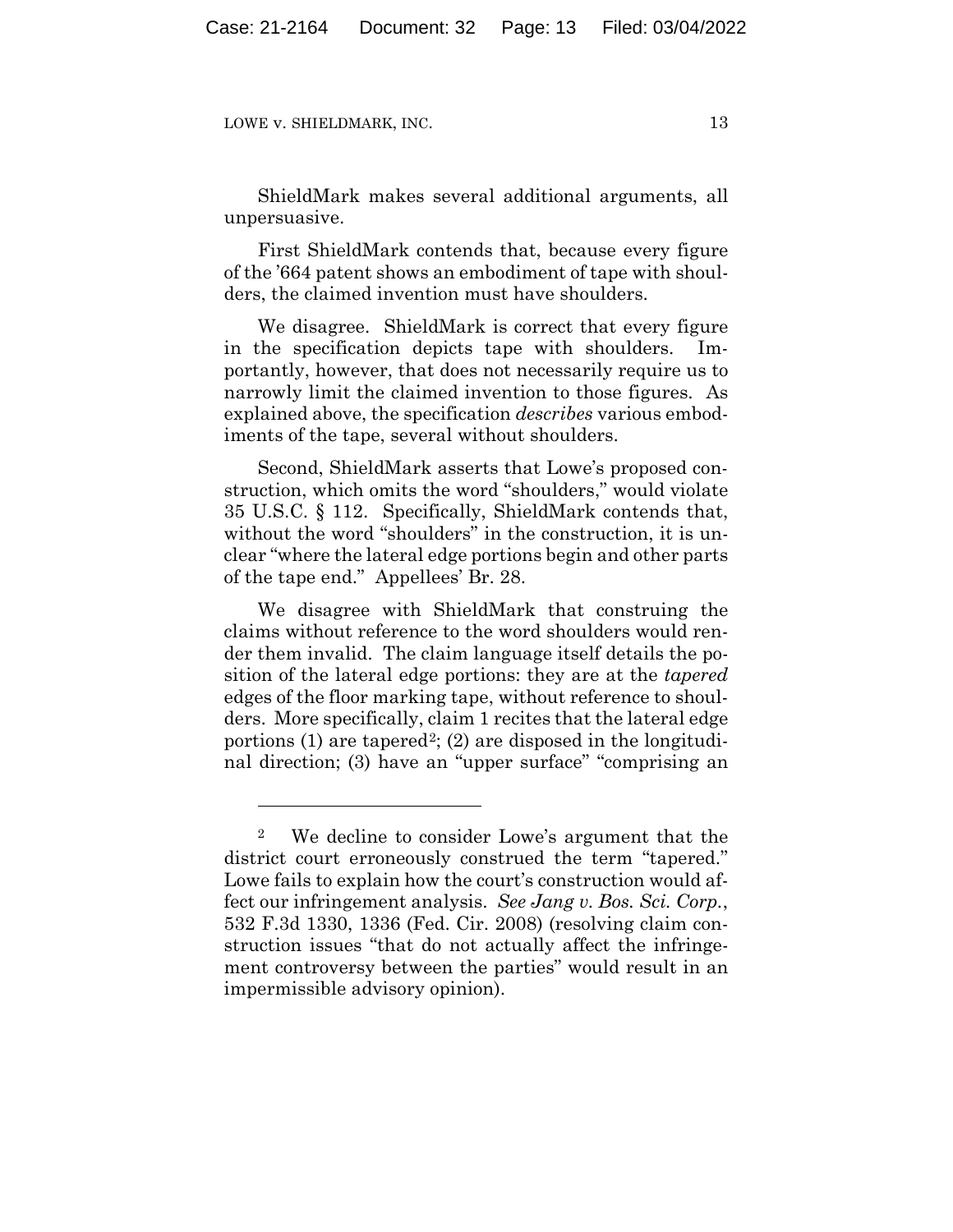extension of the upper surface of the body;" and (4) have a "maximum height that is less than [their] width." '664 patent, col. 5 ll. 2–36. That description speaks for itself. We thus reject ShieldMark's argument.

## B

Lowe next asserts that the district court erred in construing the limitation "lower surface of each lateral edge portion being a flat coplanar extension of the lower surface of the body" to mean "a planar relationship exists between two or more things [that] does not allow the entire lower surface of the tape body to be one flat or planar surface." *Claim Construction Order*, slip. op. at 10 (internal quotation marks omitted). First, Lowe argues that the court should have construed the limitation to mean "the bottom surfaces of the lateral edge portions are flat, lie in the same plane, and define an extension of the lower surface of the body." Appellants' Br. 20. In other words, Lowe contends that "coplanar" refers to the relationship between the two lateral edge portions. Second, Lowe argues that the court again limited the claimed invention to one embodiment in the specification: tape with shoulders and a recess. Specifically, Lowe points out that if the tape cannot lie flat, then by implication, it must have shoulders and a recess. *Id.* at 23.

ShieldMark responds that the court's construction was correct. It first asserts that, "'coplanar extension' necessarily implies a reference to two distinct points that a continuous flat line does not have." Appellees' Br. 29. It also asserts that, because the claimed invention is limited to tape with shoulders and a recess, the tape cannot have one flat lower surface. Moreover, according to ShieldMark, in an earlier decision denying institution of post-grant review for the '664 patent, the U.S. Patent and Trademark Office Patent Trial and Appeal Board (the "Board") allegedly determined that the term "coplanar extension" cannot encompass a single, flat lower surface.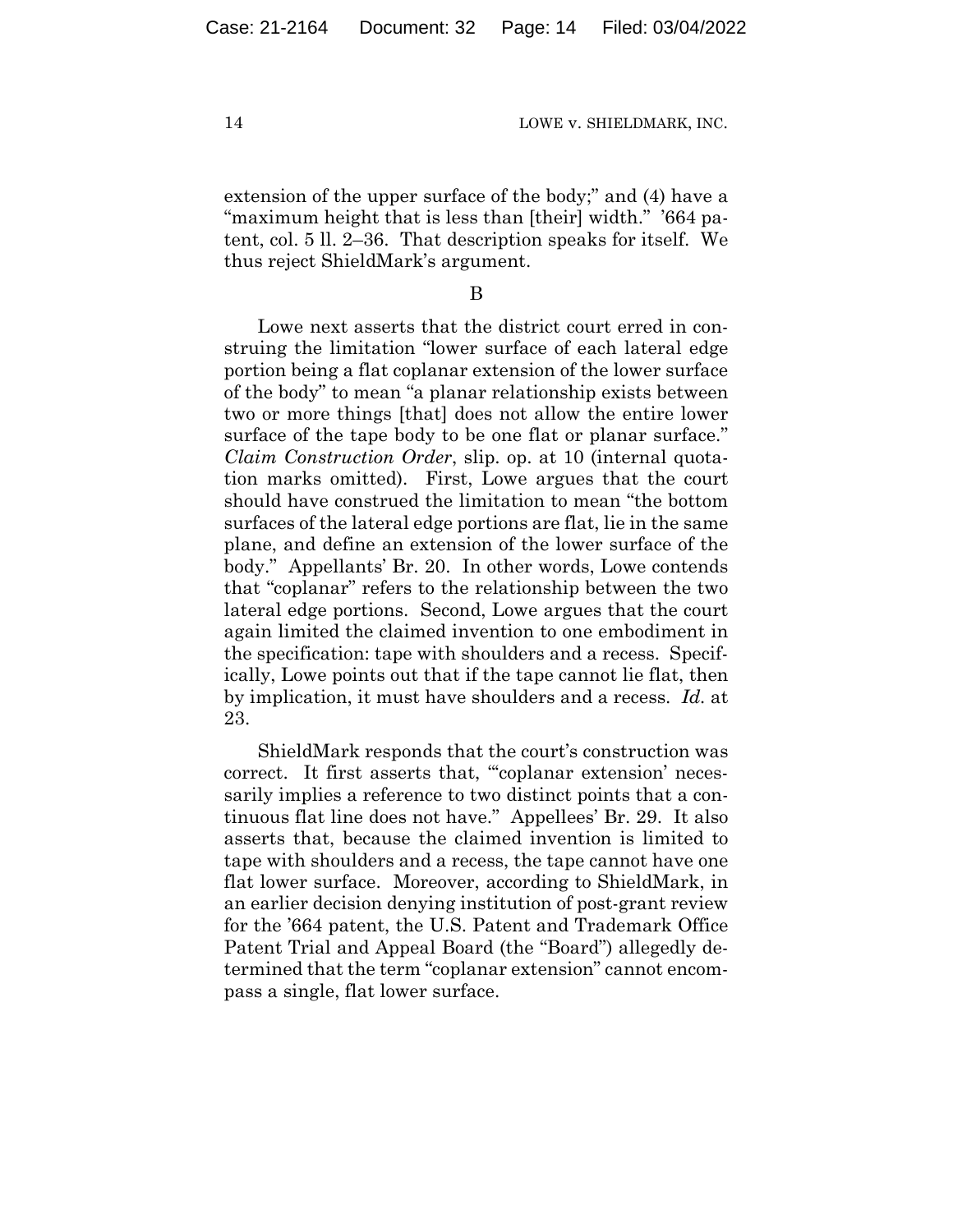We agree with Lowe that the district court's construction was incorrect. Claim 1 simply recites that the lateral edge portions are (1) flat, (2) coplanar with each other, and (3) extensions of the lower surface of the body. Contrary to ShieldMark's assertion, claim 1 does not "necessarily impl[y] a reference to two distinct points that a continuous flat line does not have." Appellees' Br. 29 (internal quotations marks omitted). Moreover, in construing the term "coplanar extension," the district court erroneously imported limitations from the specification into the claims. For example, it observed that "the specification language" "weighs heavily against [Lowe's] proposed construction" because it "describe[s] 'a [l]ower surface 24 [that] defines a recess 30 bounded by a pair of shoulders 32.'" *Claim Construction Order*, slip. op. at 11. But for the reasons explained above, the asserted claims are not so limited.

Nor are we persuaded by ShieldMark's argument regarding the post-grant review. ShieldMark misreads the Board's decision. The Board did not, as ShieldMark argues, construe the claims to exclude a single, flat lower surface. Rather, it simply held that the claims do not *require* "the lower surface of the lateral edge portions to be coplanar with the lower surface of the tape body defined by recess 30." J.A. 1109. The Board further explained that the lower surfaces of the first and second lateral edge portions "1) are flat, 2) are coplanar with each other, and 3) define an 'extension of the lower surface of the body.'" *Id.* Thus, the Board's construction did not speak to whether the tape must have shoulders with a recess.

 $\overline{C}$ 

Finally, Lowe asserts that the district court erred in construing the term "central body portion" to mean "the portion of the tape body between the *shoulders* of the two lateral edge portions." *Claim Construction Order*, slip. op. at 10 (emphasis added). According to Lowe, the court should have construed the term "central body portion" to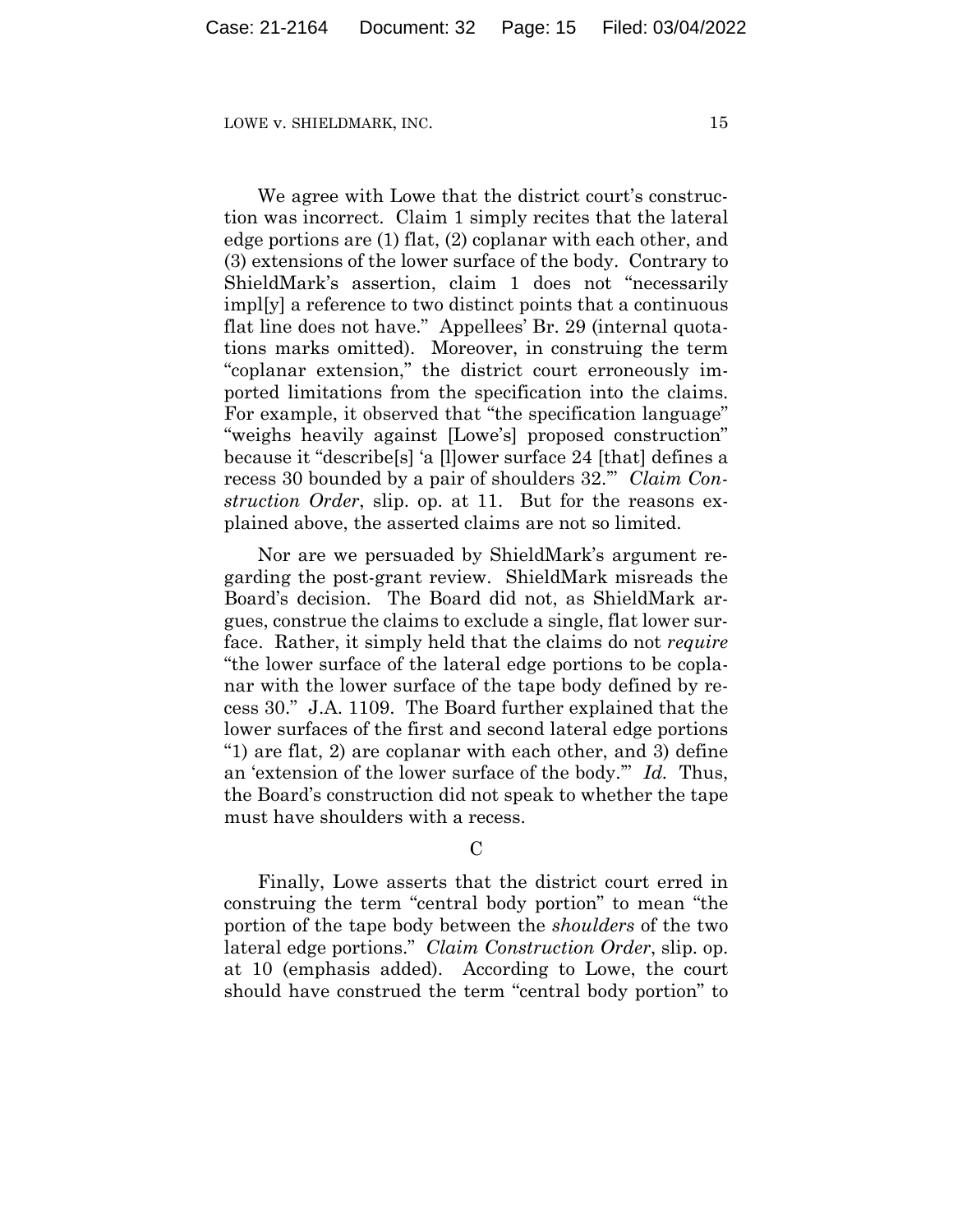mean the "portion of the tape that extends along and on each side of the body's centerline." Appellants' Br. 22. ShieldMark responds, as it did before, that the court's construction was correct because the claimed invention requires shoulders.

We agree with Lowe. Again, the court's construction improperly imported the term "shoulders" into the claims. For the reasons explained above, that construction was erroneous. Except for claims 7 and 17 and the claims that depend from them, the claims are not so limited.

In summary, because the district court erred in construing "lateral edge portion," "coplanar extension," and "central body portion," we vacate its claim construction order and adopt Lowe's construction of those terms. Additionally, because the court granted summary judgment of noninfringement based on its claim construction, we vacate its summary judgment decision involving all of the asserted claims of the '664 patent and remand for further proceedings consistent with this opinion.

#### II

We turn next to Lowe's argument that the district court erred in dismissing the declaratory judgment claim for invalidity and unenforceability of the '220 patent.

As an initial matter, the district court did not expressly state on what ground it dismissed the declaratory judgment claim. *Dismissal*, slip. op. at 5. However, "an appellate court may affirm a judgment of a district court on any ground the law and the record will support [as] long as that ground would not expand the relief granted." *Glaxo Grp. Ltd. v. TorPharm, Inc.*, 153 F.3d 1366, 1371 (Fed. Cir. 1998). Because the record shows that the district court lacked subject matter jurisdiction over Lowe's declaratory judgment claim, we affirm on that ground.

"Subject matter jurisdiction in a declaratory judgment suit depends upon the existence of 'a substantial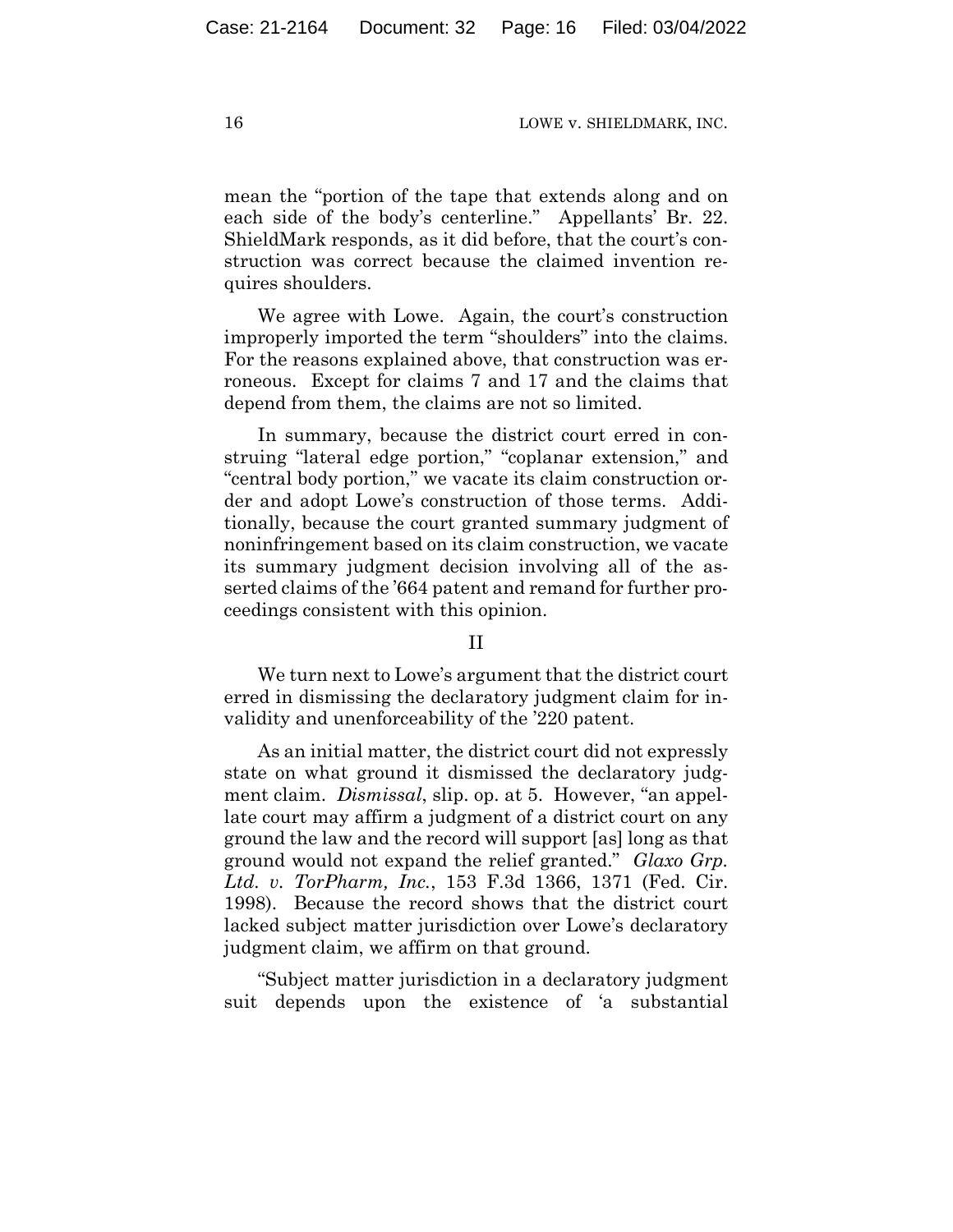controversy, between the parties having adverse legal interests, of sufficient immediacy and reality to warrant the issuance of a declaratory judgment.'" *Dow Jones & Co. v. Ablaise Ltd.*, 606 F.3d 1338, 1345 (Fed. Cir. 2010) (quoting *MedImmune, Inc. v. Genentech, Inc.*, 549 U.S. 118, 127 (2007)). Whether the district court had subject matter jurisdiction is a question we review de novo*. Prasco, LLC v. Medicis Pharm. Corp.*, 537 F.3d 1329, 1335 (Fed. Cir. 2008).

Here, Lowe fails to show that there remains a substantial controversy between the parties.

First, ShieldMark voluntarily dismissed its infringement suit against Lowe *with prejudice*. It did so after learning that Lowe had sold few Superior Mark products and then created a noninfringing redesign.

Second, there was (and still is) only a speculative possibility that ShieldMark will sue Lowe again for infringing the '220 patent claims through sale of Superior Mark tape; ShieldMark provided Lowe with a covenant not to sue for past and present infringement of the '220 patent claims. J.A. 1409. And the district court conditioned its dismissal on ShieldMark's continuing consent to the covenant. *Dismissal*, slip. op. at 5. *See Dow Jones*, 606 F.3d at 1348 ("In the case at bar, [patentee's] covenant not to sue avowed that" it would not sue "for any acts of infringement . . . . The covenant therefore extinguished any current or future case or controversy between the parties and divested the district court of subject matter jurisdiction.").

Still, Lowe emphasizes that, because the covenant covers only past and present acts, if Lowe decides to keep selling or manufacturing its original Superior Mark tape in the future, ShieldMark will likely sue again for infringement of the '220 patent claims. Lowe also points out that "ShieldMark has yet another continuation application pending," and that it is "more probable than not" that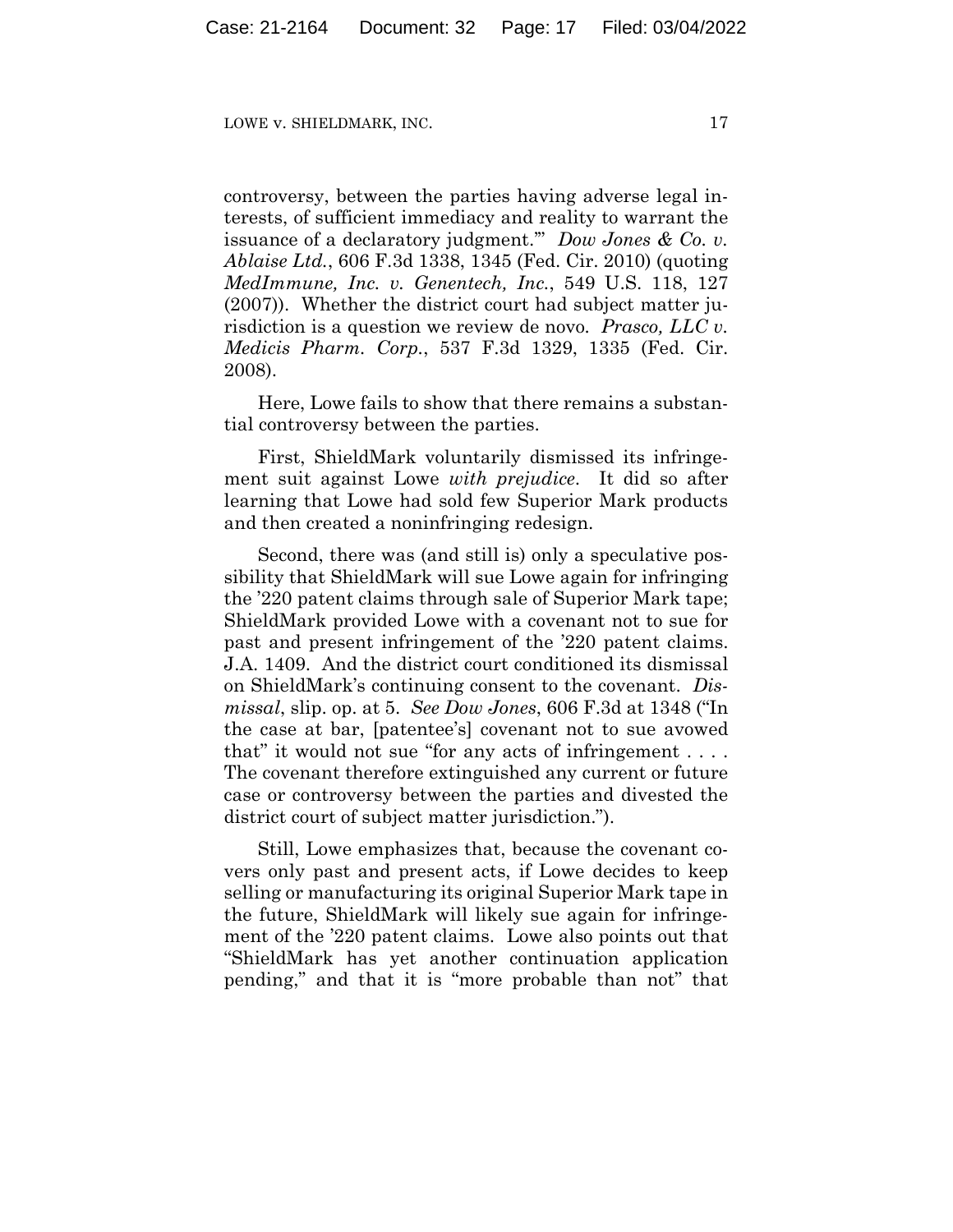ShieldMark will sue Lowe for infringement once that patent issues. Appellants' Br. 33.

Lowe's arguments are unpersuasive. With respect to the '220 patent, ShieldMark has expressly stated that it will not sue Lowe for future manufacture, sale, or use of the original Superior Mark tape design. *Oral Argument*, at 23:06–26:40. With respect to the continuation application, other than mere speculation, Lowe fails to point to any evidence that ShieldMark intends to sue Lowe for infringement if and when the patent issues. Accordingly, Lowe does not satisfy the "sufficient immediacy" requirement of *MedImmune*. At best, Lowe has shown only that there is a "a *hypothetical* 'prospect of a second lawsuit.'" *See Dismissal*, slip. op. at 4 (emphasis added). That is insufficient. A "case or controversy must be based on a real and immediate injury or threat of future injury . . . an objective standard that cannot be met by a purely subjective or speculative fear of future harm." *Asia Vital Components Co. v. Asetek Danmark A/S*, 837 F.3d 1249, 1253 (Fed. Cir. 2016) (quoting *Prasco*, 537 F.3d at 1339). Because the record shows that there was no remaining live controversy, we affirm the district court's dismissal of Lowe's declaratory judgment claim on the ground of lack of subject matter jurisdiction.3

# III

Finally, we address Lowe's third argument that the district court abused its discretion in denying attorney fees following dismissal of the '220 patent infringement suit.

<sup>3</sup> Because we affirm the district court's dismissal of Lowe's declaratory judgment claim for invalidity and unenforceability of the '220 patent, we need not address Lowe's request that we reverse the district court's decision and remand with an instruction to grant summary judgment of invalidity and unenforceability of the '220 patent.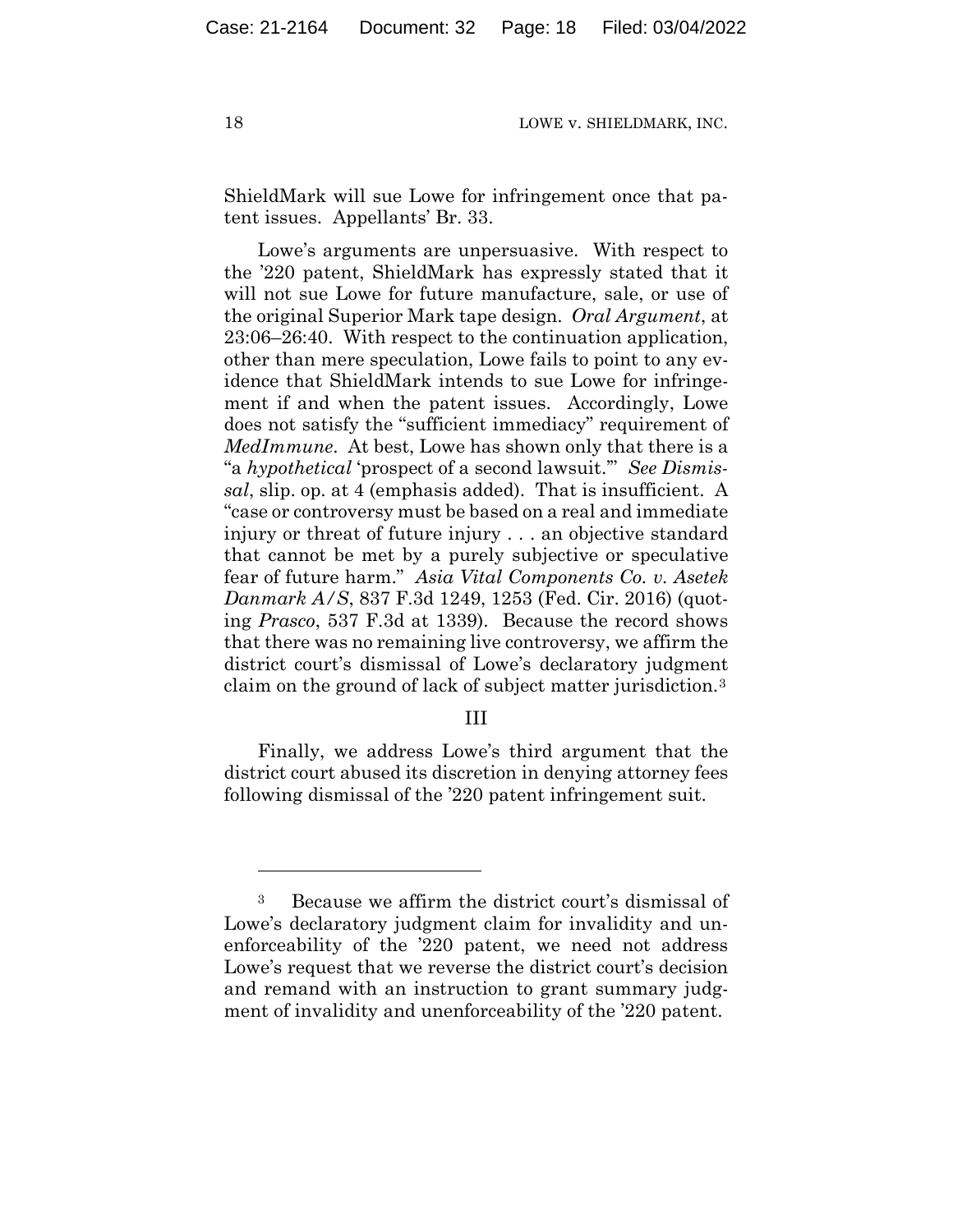We review a district court's denial of attorney fees under 35 U.S.C. § 285 for abuse of discretion. *Highmark Inc. v. Allcare Health Mgmt. Sys., Inc.*, 572 U.S. 559, 564 (2014). "Abuse of discretion is a highly deferential standard of appellate review." *Bayer CropScience AG v. Dow AgroSciences LLC*, 851 F.3d 1302, 1306 (Fed. Cir. 2017). "Because the district court lives with the case over a prolonged period of time, it is in a better position to determine whether a case is exceptional, and it has discretion to evaluate the facts on a case-by-case basis." *Raniere v. Microsoft Corp.*, 887 F.3d 1298, 1308–09 (Fed. Cir. 2018) (quoting *SFA Sys., LLC v. Newegg Inc.*, 793 F.3d 1344, 1351 (Fed. Cir 2015)).

Lowe asserts that it was entitled to attorney fees because ShieldMark engaged in a variety of allegedly exceptional behavior. Specifically, Lowe contends that ShieldMark voluntarily dismissed its '220 patent infringement suit "only after being confronted with significant invalidity and unenforceability contentions." Appellants' Br. 55. In other words, according to Lowe, ShieldMark "ran from the fight." *Id.* at 36. ShieldMark responds that it acted reasonably throughout the litigation and that Lowe's allegations are factually unsupported.

We agree with ShieldMark that the district court did not abuse its discretion in denying attorney fees. Here, the court considered the record and the parties' conduct and reasonably concluded that ShieldMark's behavior did not warrant attorney fees. As the court explained, ShieldMark had a "compelling" reason to voluntarily dismiss its infringement suit: it learned that Lowe altered the design of its Superior Mark tape so that it "arguably no longer infringes" ShieldMark's '220 patent. *Dismissal*, slip. op. at 2, 4. The court further explained that ShieldMark did not delay seeking a dismissal. *Id.*, slip. op. at 4. Accordingly, Lowe fails to persuade us that the court abused its discretion in denying attorney fees.